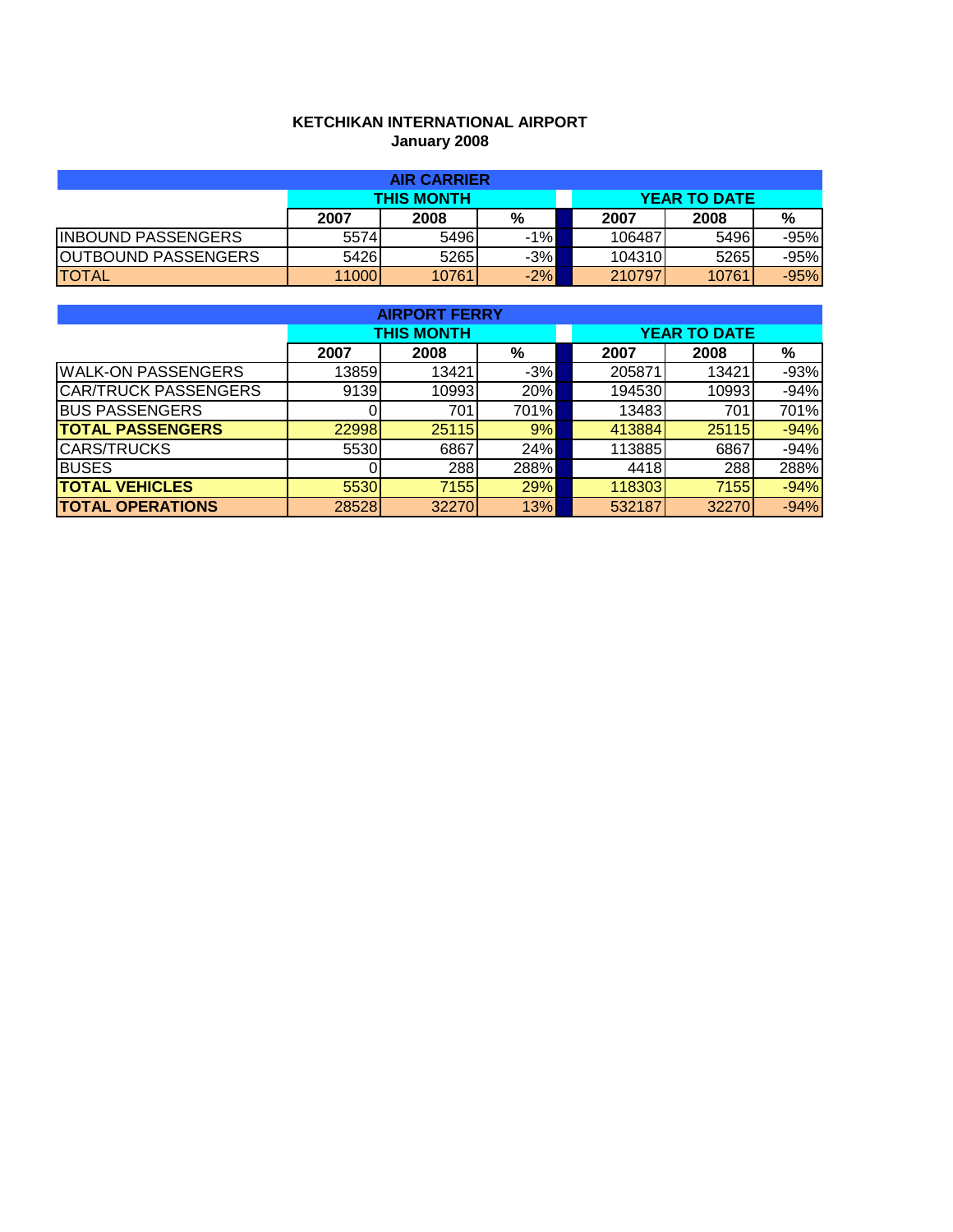## **KETCHIKAN INTERNATIONAL AIRPORT February 2008**

| <b>AIR CARRIER</b>         |       |       |        |  |        |                     |        |  |  |  |
|----------------------------|-------|-------|--------|--|--------|---------------------|--------|--|--|--|
| <b>THIS MONTH</b>          |       |       |        |  |        | <b>YEAR TO DATE</b> |        |  |  |  |
|                            | 2007  | 2008  | %      |  | 2007   | 2008                | %      |  |  |  |
| <b>INBOUND PASSENGERS</b>  | 5515  | 5195  | $-6%$  |  | 112002 | 10691               | $-90%$ |  |  |  |
| <b>OUTBOUND PASSENGERS</b> | 5760  | 4917  | $-15%$ |  | 110070 | 10182               | $-91%$ |  |  |  |
| <b>TOTAL</b>               | 11275 | 10112 | $-10%$ |  | 222072 | 20873               | $-91%$ |  |  |  |

| <b>AIRPORT FERRY</b>        |       |                   |       |  |                     |       |        |  |  |  |
|-----------------------------|-------|-------------------|-------|--|---------------------|-------|--------|--|--|--|
|                             |       | <b>THIS MONTH</b> |       |  | <b>YEAR TO DATE</b> |       |        |  |  |  |
|                             | 2007  | 2008              | %     |  | 2007                | 2008  | %      |  |  |  |
| <b>WALK-ON PASSENGERS</b>   | 12676 | 12550             | $-1%$ |  | 218547              | 25971 | $-88%$ |  |  |  |
| <b>CAR/TRUCK PASSENGERS</b> | 8335  | 12480             | 50%   |  | 202865              | 23473 | $-88%$ |  |  |  |
| <b>BUS PASSENGERS</b>       |       | 680               | 680%  |  | 13483               | 1381  | 1381%  |  |  |  |
| <b>ITOTAL PASSENGERS</b>    | 21011 | 25710             | 22%   |  | 434895              | 50825 | $-88%$ |  |  |  |
| <b>CARS/TRUCKS</b>          | 5236  | 7259              | 39%   |  | 119121              | 14126 | $-88%$ |  |  |  |
| <b>BUSES</b>                |       | 258               | 258%  |  | 4418                | 546   | 546%   |  |  |  |
| <b>TOTAL VEHICLES</b>       | 5236  | 7517              | 44%   |  | 123539              | 14672 | $-88%$ |  |  |  |
| <b>TOTAL OPERATIONS</b>     | 26247 | 33227             | 27%   |  | 558434              | 65497 | $-88%$ |  |  |  |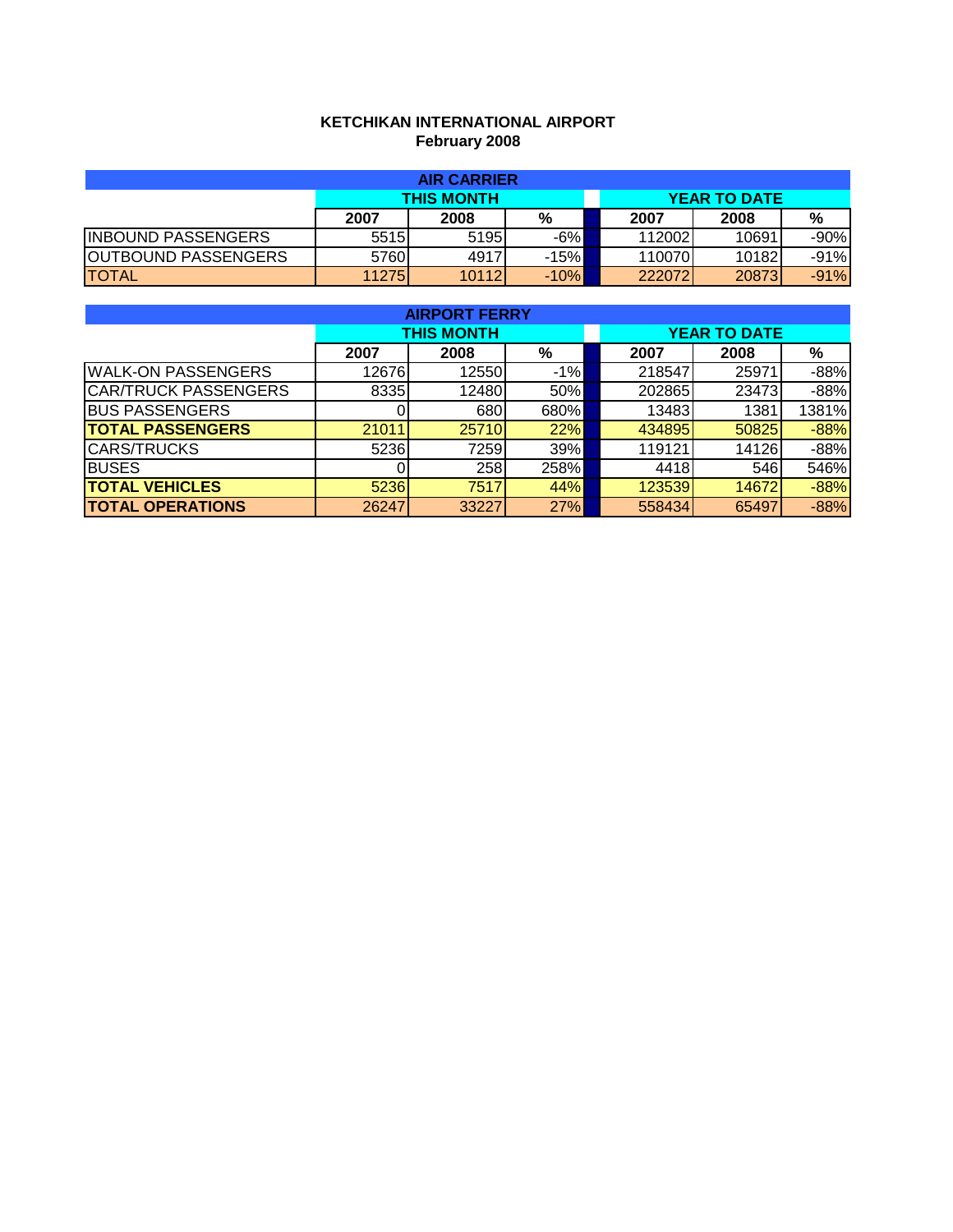## **KETCHIKAN INTERNATIONAL AIRPORT March 2008**

| <b>AIR CARRIER</b>         |        |       |       |  |        |                     |        |  |  |
|----------------------------|--------|-------|-------|--|--------|---------------------|--------|--|--|
| <b>THIS MONTH</b>          |        |       |       |  |        | <b>YEAR TO DATE</b> |        |  |  |
|                            | 2007   | 2008  | %     |  | 2007   | 2008                | %      |  |  |
| <b>INBOUND PASSENGERS</b>  | 6897   | 6436  | $-7%$ |  | 118899 | 17127               | $-86%$ |  |  |
| <b>OUTBOUND PASSENGERS</b> | 6661   | 6116  | $-8%$ |  | 116731 | 16298               | $-86%$ |  |  |
| <b>TOTAL</b>               | 135581 | 12552 | $-7%$ |  | 235630 | 33425               | $-86%$ |  |  |

| <b>AIRPORT FERRY</b>        |       |                   |      |  |                     |        |        |  |  |  |
|-----------------------------|-------|-------------------|------|--|---------------------|--------|--------|--|--|--|
|                             |       | <b>THIS MONTH</b> |      |  | <b>YEAR TO DATE</b> |        |        |  |  |  |
|                             | 2007  | 2008              | %    |  | 2007                | 2008   | %      |  |  |  |
| <b>WALK-ON PASSENGERS</b>   | 14828 | 14903             | 1%   |  | 233375              | 40874  | $-82%$ |  |  |  |
| <b>CAR/TRUCK PASSENGERS</b> | 10192 | 15569             | 53%  |  | 213057              | 39042  | $-82%$ |  |  |  |
| <b>BUS PASSENGERS</b>       |       | 701               | 701% |  | 13483               | 2082   | 2082%  |  |  |  |
| <b>ITOTAL PASSENGERS</b>    | 25020 | 31173             | 25%  |  | 459915              | 81998  | $-82%$ |  |  |  |
| <b>CARS/TRUCKS</b>          | 6095  | 9301              | 53%  |  | 125216              | 23427  | $-81%$ |  |  |  |
| <b>BUSES</b>                |       | 292               | 292% |  | 4418                | 838    | 838%   |  |  |  |
| <b>TOTAL VEHICLES</b>       | 6095  | 9593              | 57%  |  | 129634              | 24265  | $-81%$ |  |  |  |
| <b>TOTAL OPERATIONS</b>     | 31115 | 40766             | 31%  |  | 589549              | 106263 | $-82%$ |  |  |  |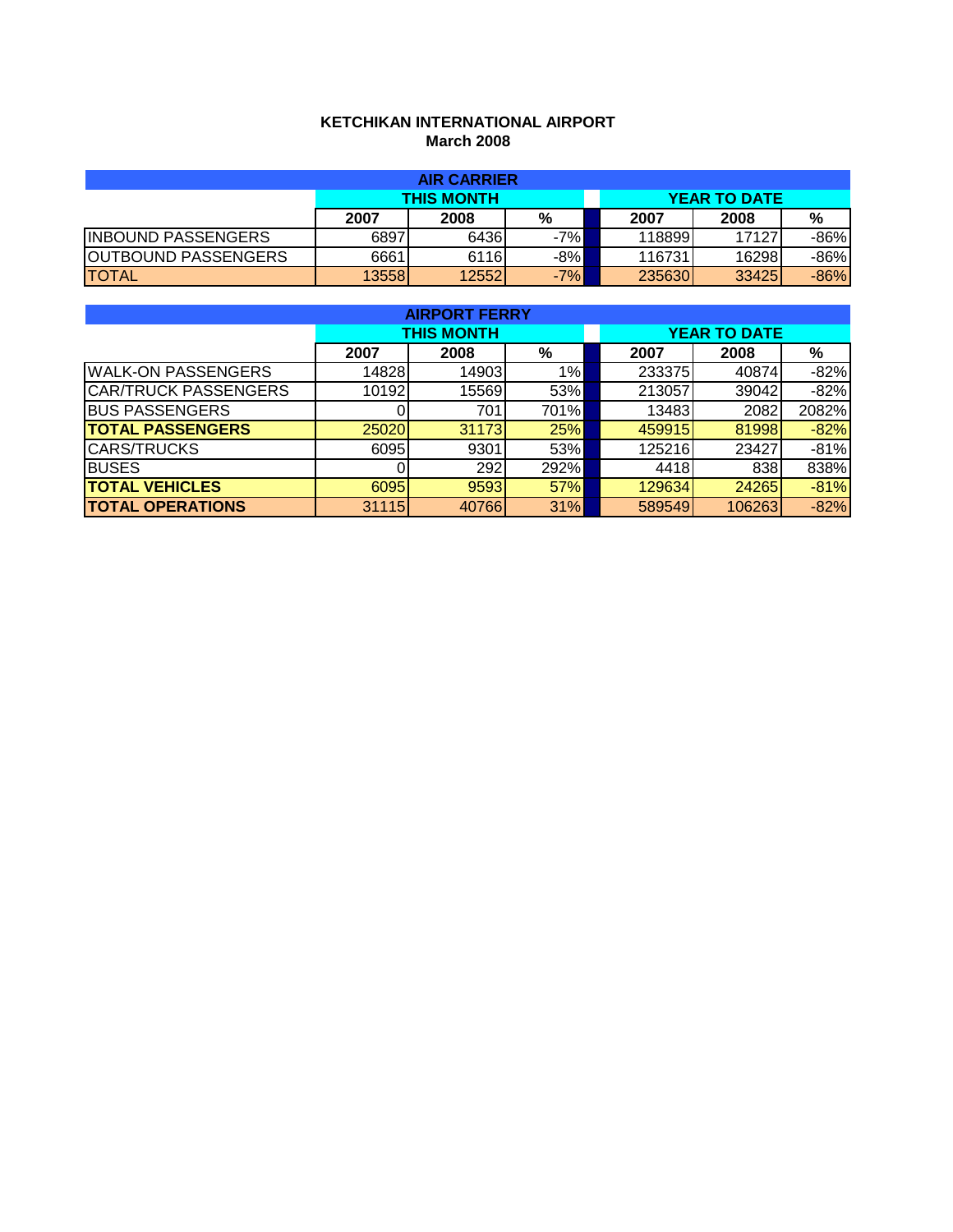## **KETCHIKAN INTERNATIONAL AIRPORT April 2008**

| <b>AIR CARRIER</b>         |        |                   |       |  |        |                     |        |  |  |
|----------------------------|--------|-------------------|-------|--|--------|---------------------|--------|--|--|
|                            |        | <b>THIS MONTH</b> |       |  |        | <b>YEAR TO DATE</b> |        |  |  |
|                            | 2007   | 2008              | %     |  | 2007   | 2008                | %      |  |  |
| <b>INBOUND PASSENGERS</b>  | 7029   | 6980              | $-1%$ |  | 125928 | 24107               | $-81%$ |  |  |
| <b>OUTBOUND PASSENGERS</b> | 6700   | 6341              | $-5%$ |  | 123431 | 22639               | $-82%$ |  |  |
| <b>TOTAL</b>               | 137291 | 13321             | $-3%$ |  | 249359 | 46746               | $-81%$ |  |  |

| <b>AIRPORT FERRY</b>        |       |                   |      |  |                     |        |        |  |  |
|-----------------------------|-------|-------------------|------|--|---------------------|--------|--------|--|--|
|                             |       | <b>THIS MONTH</b> |      |  | <b>YEAR TO DATE</b> |        |        |  |  |
|                             | 2007  | 2008              | %    |  | 2007                | 2008   | %      |  |  |
| <b>WALK-ON PASSENGERS</b>   | 14276 | 14636             | 3%   |  | 247651              | 55510  | $-78%$ |  |  |
| <b>CAR/TRUCK PASSENGERS</b> | 11147 | 15953             | 43%  |  | 224204              | 54995  | $-75%$ |  |  |
| <b>BUS PASSENGERS</b>       |       | 749               | 749% |  | 13483               | 2831   | 2831%  |  |  |
| <b>TOTAL PASSENGERS</b>     | 25423 | 31338             | 23%  |  | 485338              | 113336 | $-77%$ |  |  |
| <b>CARS/TRUCKS</b>          | 6864  | 9479              | 38%  |  | 132080              | 32906  | $-75%$ |  |  |
| <b>BUSES</b>                |       | 280               | 280% |  | 4418                | 1118   | 1118%  |  |  |
| <b>TOTAL VEHICLES</b>       | 6864  | 9759              | 42%  |  | 136498              | 34024  | $-75%$ |  |  |
| <b>TOTAL OPERATIONS</b>     | 32287 | 41097             | 27%  |  | 621836              | 147360 | $-76%$ |  |  |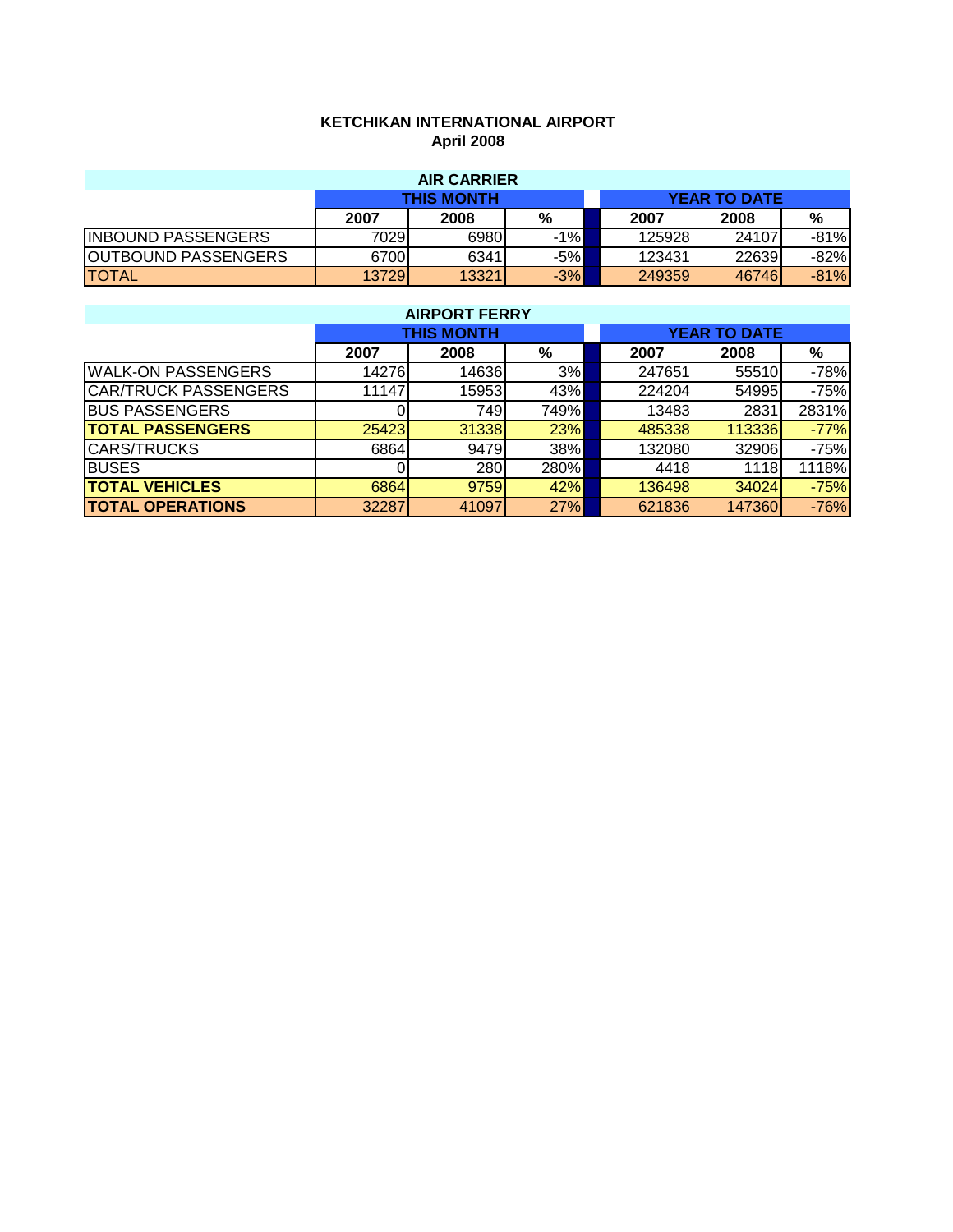## **KETCHIKAN INTERNATIONAL AIRPORT May 2008**

| <b>AIR CARRIER</b>         |       |       |       |  |        |                     |        |  |  |
|----------------------------|-------|-------|-------|--|--------|---------------------|--------|--|--|
| <b>THIS MONTH</b>          |       |       |       |  |        | <b>YEAR TO DATE</b> |        |  |  |
|                            | 2007  | 2008  | %     |  | 2007   | 2008                | %      |  |  |
| <b>INBOUND PASSENGERS</b>  | 9875  | 9446  | $-4%$ |  | 135803 | 335531              | -75%   |  |  |
| <b>OUTBOUND PASSENGERS</b> | 8505  | 8158  | $-4%$ |  | 131936 | 30797               | $-77%$ |  |  |
| <b>TOTAL</b>               | 18380 | 17604 | $-4%$ |  | 267739 | 64350               | $-76%$ |  |  |

| <b>AIRPORT FERRY</b>        |       |                   |       |  |                     |        |        |  |  |
|-----------------------------|-------|-------------------|-------|--|---------------------|--------|--------|--|--|
|                             |       | <b>THIS MONTH</b> |       |  | <b>YEAR TO DATE</b> |        |        |  |  |
|                             | 2007  | 2008              | %     |  | 2007                | 2008   | %      |  |  |
| <b>WALK-ON PASSENGERS</b>   | 18015 | 17123             | $-5%$ |  | 265666              | 72633  | $-73%$ |  |  |
| <b>CAR/TRUCK PASSENGERS</b> | 15404 | 16490             | 7%    |  | 239608              | 71485  | $-70%$ |  |  |
| <b>BUS PASSENGERS</b>       |       | 1103              | 1103% |  | 13483               | 3934   | 3934%  |  |  |
| <b>TOTAL PASSENGERS</b>     | 33419 | 34716             | 4%    |  | 518757              | 148052 | $-71%$ |  |  |
| <b>CARS/TRUCKS</b>          | 8791  | 9921              | 13%   |  | 140871              | 42827  | $-70%$ |  |  |
| <b>BUSES</b>                |       | 383               | 383%  |  | 4418                | 1501   | 1501%  |  |  |
| <b>TOTAL VEHICLES</b>       | 8791  | 10304             | 17%   |  | 145289              | 44328  | $-69%$ |  |  |
| <b>TOTAL OPERATIONS</b>     | 42210 | 45020             | 7%    |  | 664046              | 192380 | $-71%$ |  |  |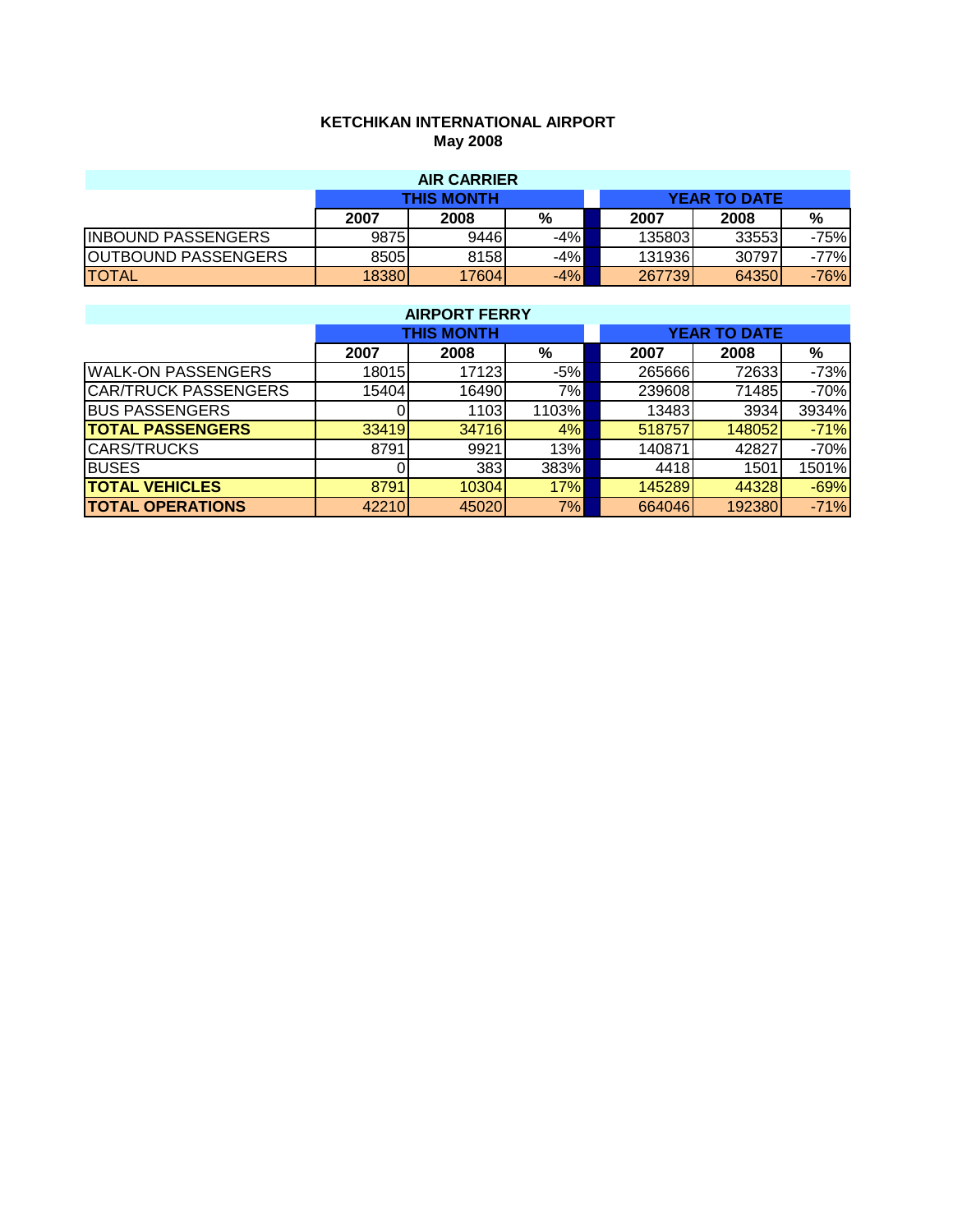## **KETCHIKAN INTERNATIONAL AIRPORT June 2008**

| <b>AIR CARRIER</b>         |                   |        |       |  |       |                     |       |  |  |
|----------------------------|-------------------|--------|-------|--|-------|---------------------|-------|--|--|
|                            | <b>THIS MONTH</b> |        |       |  |       | <b>YEAR TO DATE</b> |       |  |  |
|                            | 2007              | 2008   | %     |  | 2007  | 2008                | %     |  |  |
| <b>INBOUND PASSENGERS</b>  | 150361            | 145991 | $-3%$ |  | 49926 | 48152               | -4%   |  |  |
| <b>OUTBOUND PASSENGERS</b> | 12598             | 12415  | $-1%$ |  | 45650 | 432121              | $-5%$ |  |  |
| <b>TOTAL</b>               | 27634             | 27014  | $-2%$ |  | 95576 | 91364               | -4%   |  |  |

| <b>AIRPORT FERRY</b>        |       |                   |       |  |                     |        |       |  |  |  |
|-----------------------------|-------|-------------------|-------|--|---------------------|--------|-------|--|--|--|
|                             |       | <b>THIS MONTH</b> |       |  | <b>YEAR TO DATE</b> |        |       |  |  |  |
|                             | 2007  | 2008              | %     |  | 2007                | 2008   | %     |  |  |  |
| <b>WALK-ON PASSENGERS</b>   | 23305 | 22487             | $-4%$ |  | 96959               | 95120  | $-2%$ |  |  |  |
| <b>CAR/TRUCK PASSENGERS</b> | 20803 | 21882             | 5%    |  | 75020               | 93367  | 24%   |  |  |  |
| <b>BUS PASSENGERS</b>       |       | 1758              | 1758% |  |                     | 5692   | 5692% |  |  |  |
| <b>TOTAL PASSENGERS</b>     | 44108 | 46127             | 5%    |  | 171979              | 194179 | 13%   |  |  |  |
| <b>CARS/TRUCKS</b>          | 11068 | 12274             | 11%   |  | 43584               | 55101  | 26%   |  |  |  |
| <b>BUSES</b>                |       | 556               | 556%  |  |                     | 2057   | 2057% |  |  |  |
| <b>TOTAL VEHICLES</b>       | 11068 | 12830             | 16%   |  | 43584               | 57158  | 31%   |  |  |  |
| <b>TOTAL OPERATIONS</b>     | 55176 | 58957             | 7%    |  | 215563              | 251337 | 17%   |  |  |  |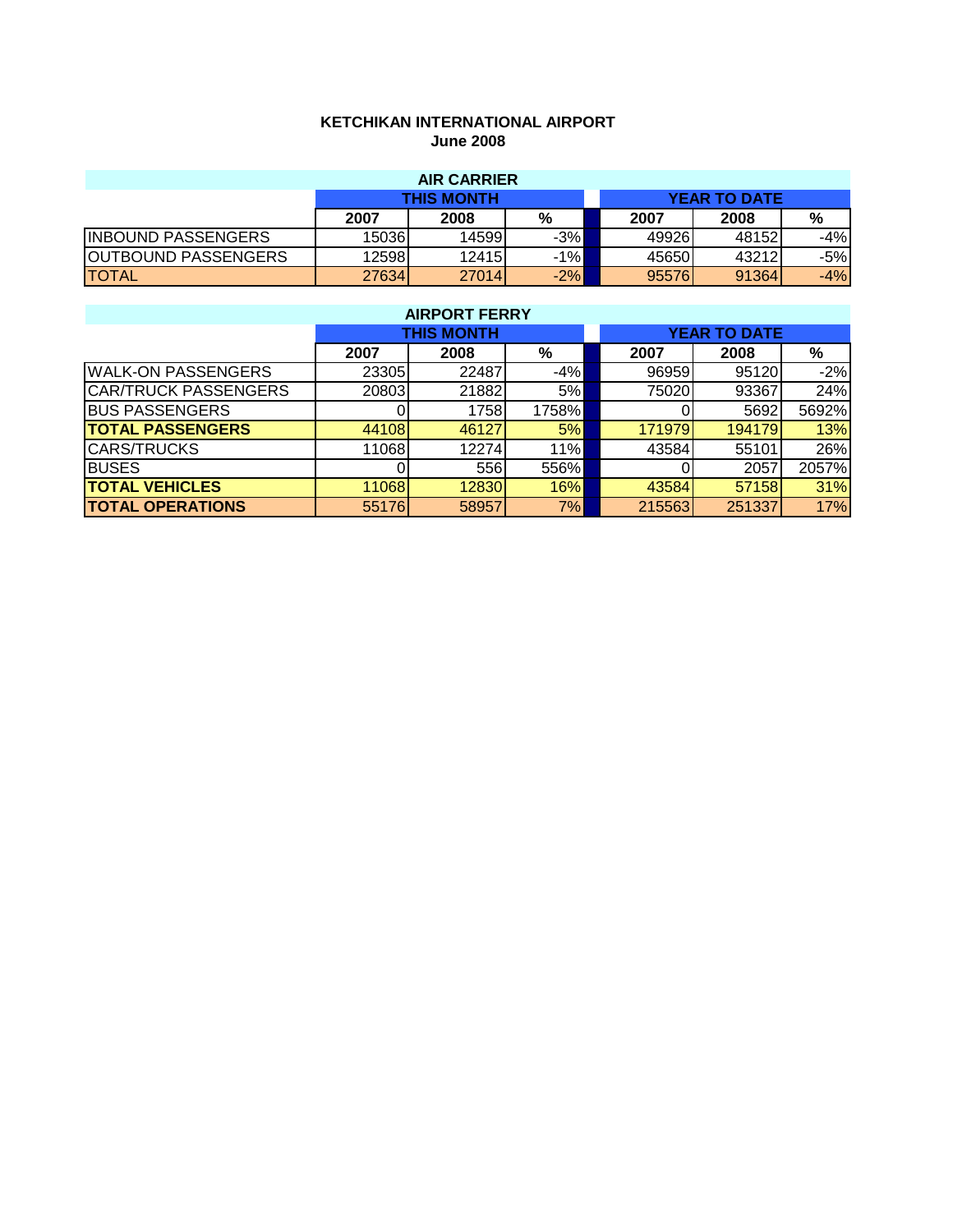# **KETCHIKAN INTERNATIONAL AIRPORT July 2008**

| <b>AIR CARRIER</b>         |        |       |       |  |        |                     |       |  |
|----------------------------|--------|-------|-------|--|--------|---------------------|-------|--|
| <b>THIS MONTH</b>          |        |       |       |  |        | <b>YEAR TO DATE</b> |       |  |
|                            | 2007   | 2008  | %     |  | 2007   | 2008                | %     |  |
| <b>INBOUND PASSENGERS</b>  | 174291 | 16521 | $-5%$ |  | 673551 | 64673               | -4%   |  |
| <b>OUTBOUND PASSENGERS</b> | 167031 | 15630 | $-6%$ |  | 62353  | 58842               | -6%   |  |
| <b>TOTAL</b>               | 34132  | 32151 | $-6%$ |  | 129708 | 123515              | $-5%$ |  |

| <b>AIRPORT FERRY</b>        |       |                   |       |  |                     |        |       |  |  |
|-----------------------------|-------|-------------------|-------|--|---------------------|--------|-------|--|--|
|                             |       | <b>THIS MONTH</b> |       |  | <b>YEAR TO DATE</b> |        |       |  |  |
|                             | 2007  | 2008              | %     |  | 2007                | 2008   | %     |  |  |
| <b>WALK-ON PASSENGERS</b>   | 26484 | 25191             | $-5%$ |  | 123443              | 120311 | $-3%$ |  |  |
| <b>CAR/TRUCK PASSENGERS</b> | 25539 | 24528             | $-4%$ |  | 100559              | 117895 | 17%   |  |  |
| <b>BUS PASSENGERS</b>       | 340   | 2187              | 543%  |  | 340                 | 7879   | 2217% |  |  |
| <b>TOTAL PASSENGERS</b>     | 52363 | 51906             | $-1%$ |  | 224342              | 246085 | 10%   |  |  |
| <b>CARS/TRUCKS</b>          | 12950 | 12774             | $-1%$ |  | 56534               | 67875  | 20%   |  |  |
| <b>BUSES</b>                | 111   | 658               | 493%  |  | 111                 | 2715   | 2346% |  |  |
| <b>TOTAL VEHICLES</b>       | 13061 | 13432             | 3%    |  | 56645               | 70590  | 25%   |  |  |
| <b>TOTAL OPERATIONS</b>     | 65424 | 65338             | 0%    |  | 280987              | 316675 | 13%   |  |  |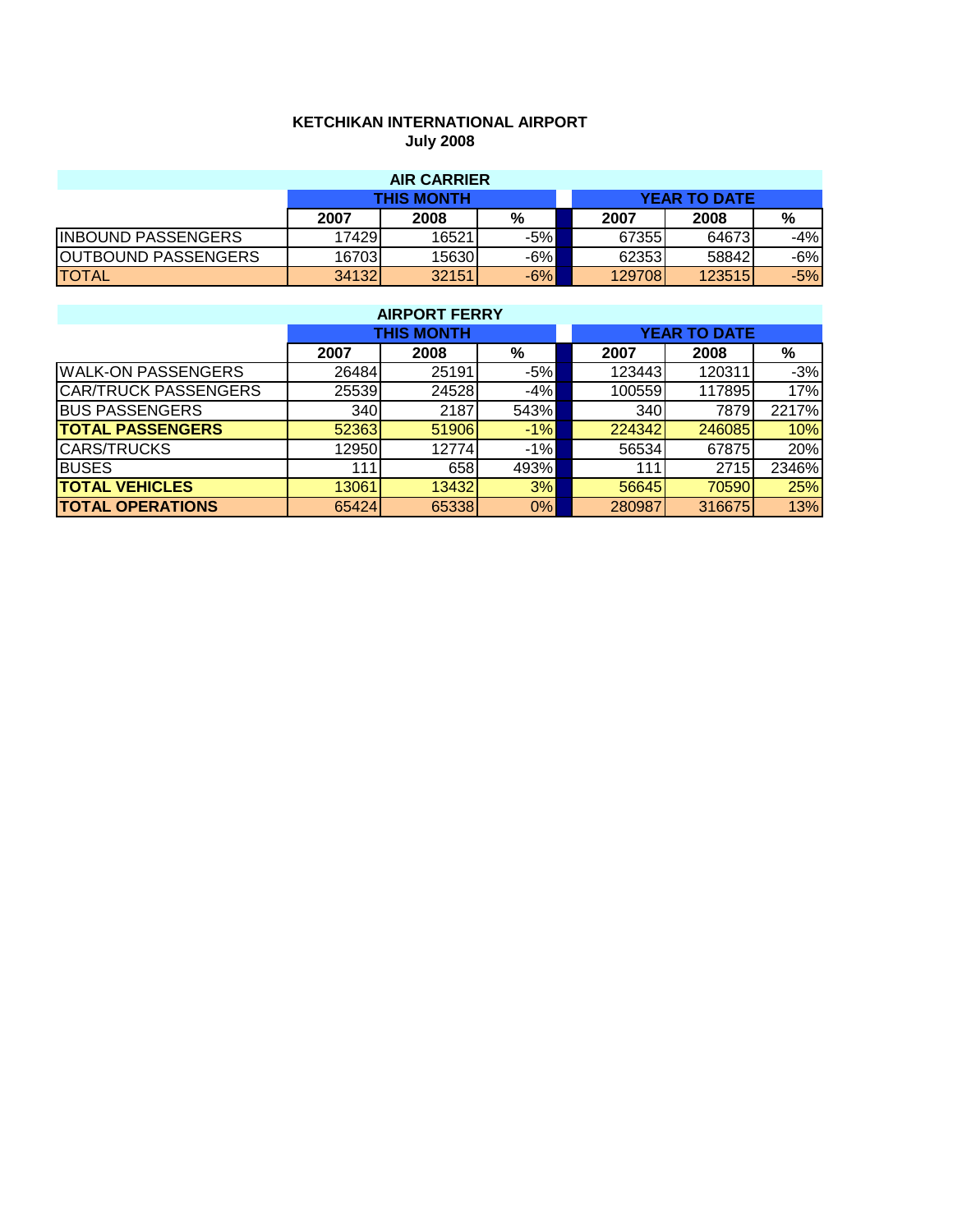## **KETCHIKAN INTERNATIONAL AIRPORT August 2008**

| <b>AIR CARRIER</b>         |        |        |       |  |        |                     |       |  |  |
|----------------------------|--------|--------|-------|--|--------|---------------------|-------|--|--|
| <b>THIS MONTH</b>          |        |        |       |  |        | <b>YEAR TO DATE</b> |       |  |  |
|                            | 2007   | 2008   | %     |  | 2007   | 2008                | %     |  |  |
| <b>INBOUND PASSENGERS</b>  | 161751 | 14911  | -8%   |  | 83530  | 79584               | -5%l  |  |  |
| <b>OUTBOUND PASSENGERS</b> | 17281  | 163221 | $-6%$ |  | 79634  | 75164               | -6%l  |  |  |
| <b>TOTAL</b>               | 33456  | 31233  | $-7%$ |  | 163164 | 154748              | $-5%$ |  |  |

| <b>AIRPORT FERRY</b>        |       |                   |       |  |        |                     |       |  |  |
|-----------------------------|-------|-------------------|-------|--|--------|---------------------|-------|--|--|
|                             |       | <b>THIS MONTH</b> |       |  |        | <b>YEAR TO DATE</b> |       |  |  |
|                             | 2007  | 2008              | %     |  | 2007   | 2008                | %     |  |  |
| <b>WALK-ON PASSENGERS</b>   | 27637 | 26366             | $-5%$ |  | 151080 | 146677              | $-3%$ |  |  |
| <b>CAR/TRUCK PASSENGERS</b> | 25649 | 24789             | $-3%$ |  | 126208 | 142684              | 13%   |  |  |
| <b>BUS PASSENGERS</b>       | 1233  | 2620              | 112%  |  | 1573   | 10499               | 567%  |  |  |
| <b>TOTAL PASSENGERS</b>     | 54519 | 53775             | $-1%$ |  | 278861 | 299860              | 8%    |  |  |
| <b>CARS/TRUCKS</b>          | 13822 | 13752             | $-1%$ |  | 70356  | 81627               | 16%   |  |  |
| <b>BUSES</b>                | 384   | 669               | 74%   |  | 495    | 3384                | 584%  |  |  |
| <b>TOTAL VEHICLES</b>       | 14206 | 14421             | 2%    |  | 70851  | 85011               | 20%   |  |  |
| <b>TOTAL OPERATIONS</b>     | 68725 | 68196             | $-1%$ |  | 349712 | 384871              | 10%   |  |  |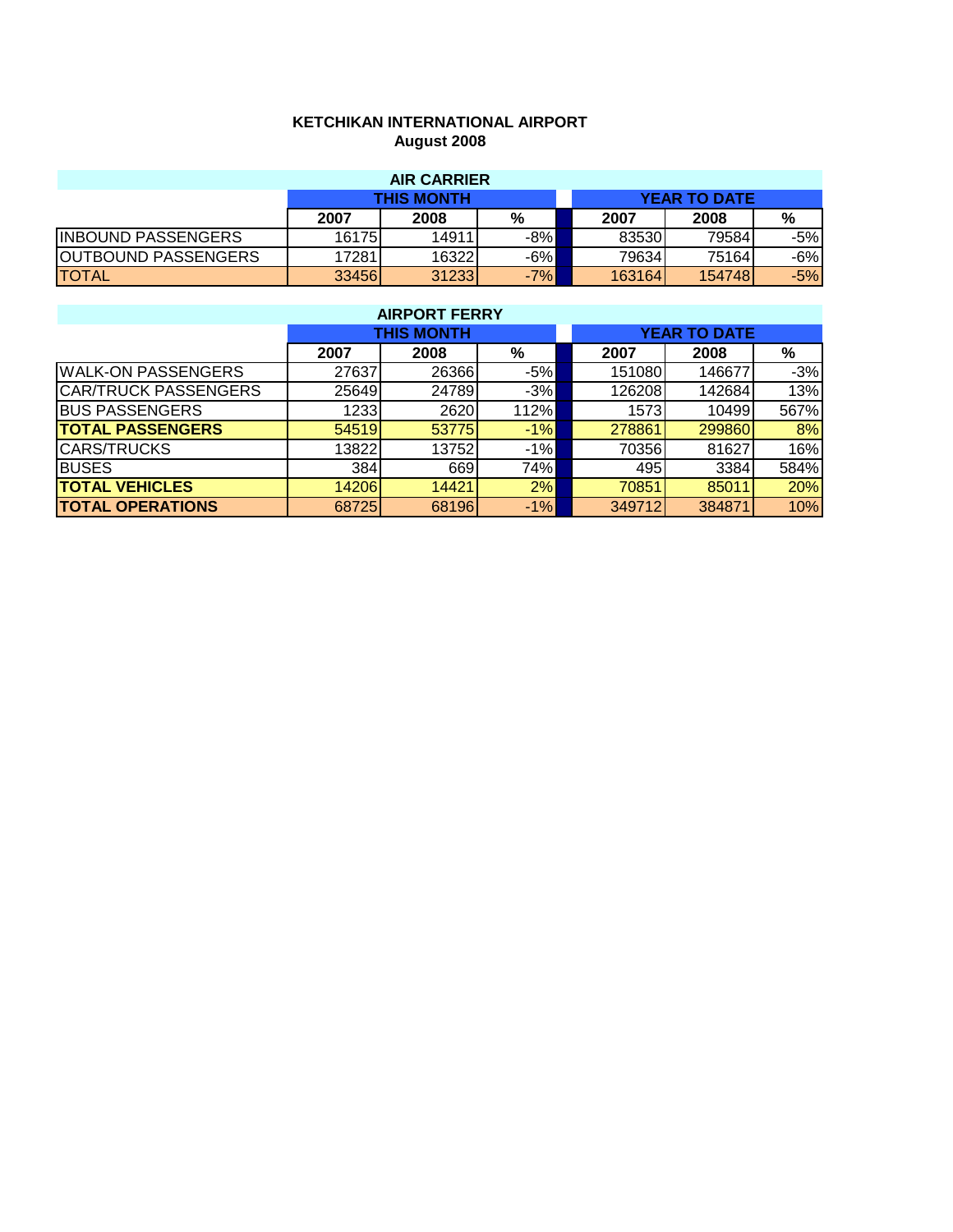## **KETCHIKAN INTERNATIONAL AIRPORT September 2008**

| <b>AIR CARRIER</b>        |       |        |       |  |        |                     |       |  |  |
|---------------------------|-------|--------|-------|--|--------|---------------------|-------|--|--|
| <b>THIS MONTH</b>         |       |        |       |  |        | <b>YEAR TO DATE</b> |       |  |  |
|                           | 2007  | 2008   | %     |  | 2007   | 2008                | %     |  |  |
| <b>INBOUND PASSENGERS</b> | 8911  | 8810   | -1%   |  | 92441  | 88394               | $-4%$ |  |  |
| OUTBOUND PASSENGERS       | 10661 | 100931 | -5%   |  | 90295  | 85257               | -6%l  |  |  |
| <b>TOTAL</b>              | 19572 | 18903  | $-3%$ |  | 182736 | 173651              | $-5%$ |  |  |

| <b>AIRPORT FERRY</b>        |        |                   |       |  |                     |        |       |  |  |
|-----------------------------|--------|-------------------|-------|--|---------------------|--------|-------|--|--|
|                             |        | <b>THIS MONTH</b> |       |  | <b>YEAR TO DATE</b> |        |       |  |  |
|                             | 2007   | 2008              | %     |  | 2007                | 2008   | %     |  |  |
| <b>WALK-ON PASSENGERS</b>   | 184581 | 17833             | $-3%$ |  | 169538              | 164510 | $-3%$ |  |  |
| <b>CAR/TRUCK PASSENGERS</b> | 17684  | 17490             | $-1%$ |  | 143892              | 160174 | 11%   |  |  |
| <b>BUS PASSENGERS</b>       | 1142   | 1443              | 26%   |  | 2715                | 11942  | 340%  |  |  |
| <b>TOTAL PASSENGERS</b>     | 37284  | 36766             | $-1%$ |  | 316145              | 336626 | 6%    |  |  |
| <b>CARS/TRUCKS</b>          | 9890   | 10343             | 5%    |  | 80246               | 91970  | 15%   |  |  |
| <b>BUSES</b>                | 381    | 459               | 20%   |  | 876                 | 3843   | 339%  |  |  |
| <b>TOTAL VEHICLES</b>       | 10271  | 10802             | 5%    |  | 81122               | 95813  | 18%   |  |  |
| <b>TOTAL OPERATIONS</b>     | 47555  | 47568             | 0%    |  | 397267              | 432439 | 9%    |  |  |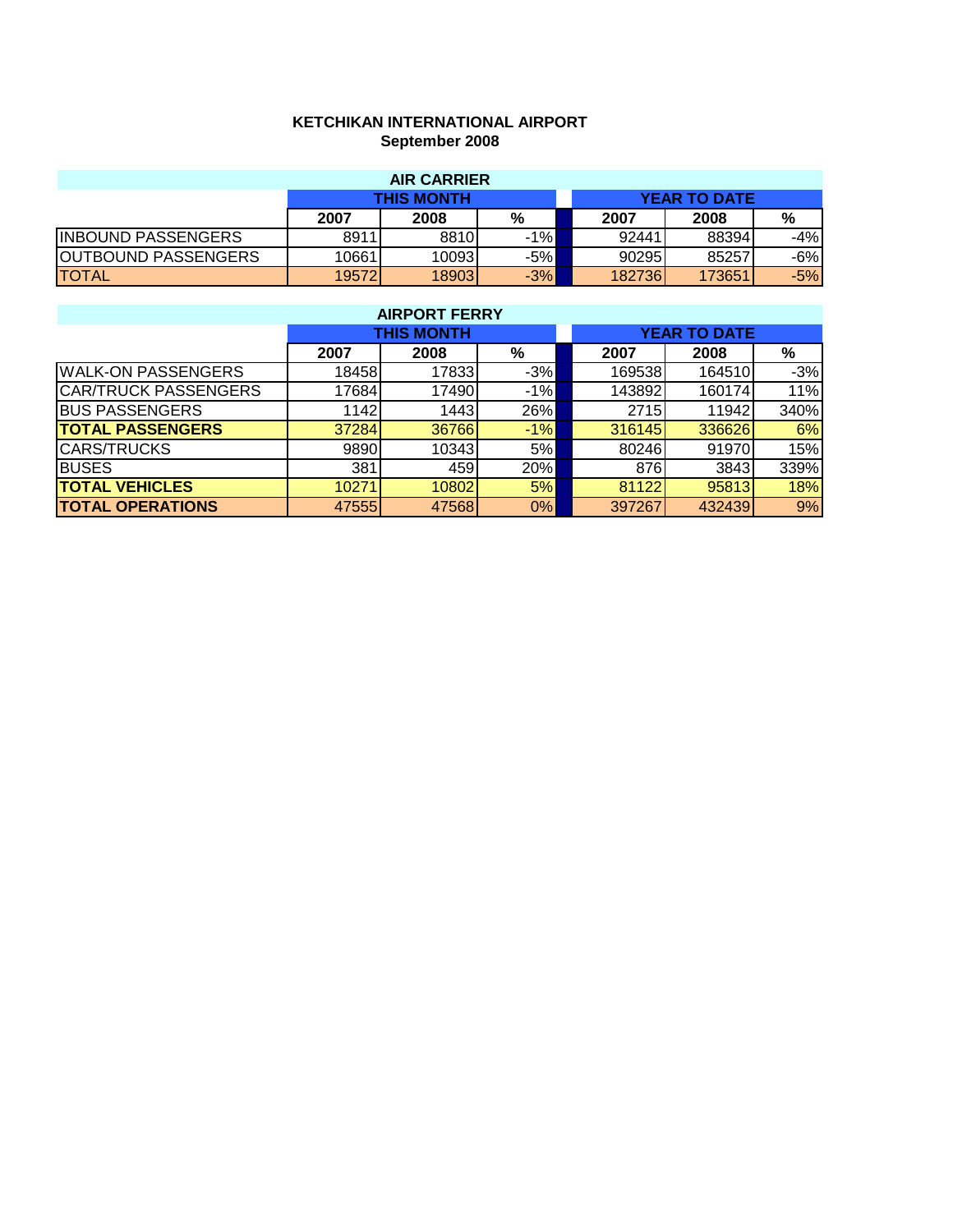## **KETCHIKAN INTERNATIONAL AIRPORT October 2008**

| <b>AIR CARRIER</b>         |       |        |    |  |        |                     |       |  |  |
|----------------------------|-------|--------|----|--|--------|---------------------|-------|--|--|
| <b>THIS MONTH</b>          |       |        |    |  |        | <b>YEAR TO DATE</b> |       |  |  |
|                            | 2007  | 2008   | %  |  | 2007   | 2008                | %     |  |  |
| <b>INBOUND PASSENGERS</b>  | 6496  | 6545   | 1% |  | 98937  | 94939               | -4%   |  |  |
| <b>OUTBOUND PASSENGERS</b> | 7219  | 7370 I | 2% |  | 97514  | 92627               | -5%l  |  |  |
| <b>TOTAL</b>               | 13715 | 13915  | 1% |  | 196451 | 187566              | $-5%$ |  |  |

| <b>AIRPORT FERRY</b>        |        |                   |        |  |                     |        |       |  |  |
|-----------------------------|--------|-------------------|--------|--|---------------------|--------|-------|--|--|
|                             |        | <b>THIS MONTH</b> |        |  | <b>YEAR TO DATE</b> |        |       |  |  |
|                             | 2007   | 2008              | %      |  | 2007                | 2008   | %     |  |  |
| <b>WALK-ON PASSENGERS</b>   | 162561 | 14619             | $-10%$ |  | 185794              | 179129 | $-4%$ |  |  |
| <b>CAR/TRUCK PASSENGERS</b> | 15372  | 13808             | $-10%$ |  | 159264              | 173982 | 9%    |  |  |
| <b>BUS PASSENGERS</b>       | 925    | 793               | $-14%$ |  | 3640                | 12735  | 250%  |  |  |
| <b>TOTAL PASSENGERS</b>     | 32553  | 29220             | $-10%$ |  | 348698              | 365846 | 5%    |  |  |
| <b>CARS/TRUCKS</b>          | 9293   | 9007              | $-3%$  |  | 89539               | 100977 | 13%   |  |  |
| <b>BUSES</b>                | 373    | 307               | $-18%$ |  | 1249                | 4150   | 232%  |  |  |
| <b>TOTAL VEHICLES</b>       | 9666   | 9314              | $-4%$  |  | 90788               | 105127 | 16%   |  |  |
| <b>TOTAL OPERATIONS</b>     | 42219  | 38534             | $-9%$  |  | 439486              | 470973 | 7%    |  |  |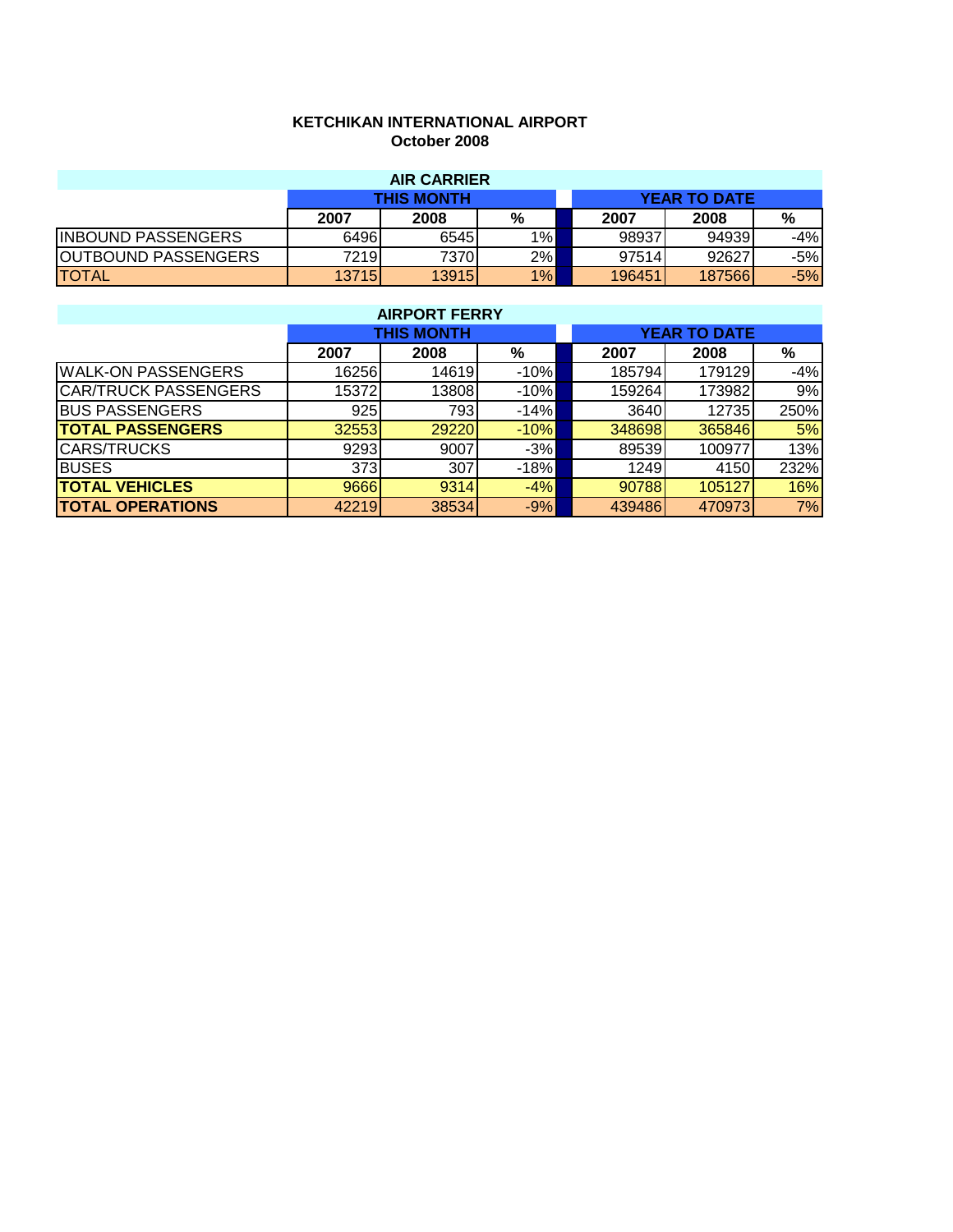## **KETCHIKAN INTERNATIONAL AIRPORT November 2008**

| <b>AIR CARRIER</b>         |       |       |       |  |                     |        |       |  |
|----------------------------|-------|-------|-------|--|---------------------|--------|-------|--|
| <b>THIS MONTH</b>          |       |       |       |  | <b>YEAR TO DATE</b> |        |       |  |
|                            | 2007  | 2008  | %     |  | 2007                | 2008   | %     |  |
| <b>INBOUND PASSENGERS</b>  | 6580  | 5974  | $-9%$ |  | 105517              | 100913 | -4%   |  |
| <b>OUTBOUND PASSENGERS</b> | 6809  | 6257  | $-8%$ |  | 104323              | 98884  | -5%l  |  |
| <b>TOTAL</b>               | 13389 | 12231 | $-9%$ |  | 209840              | 199797 | $-5%$ |  |

| <b>AIRPORT FERRY</b>        |       |                   |        |  |        |                     |       |  |  |
|-----------------------------|-------|-------------------|--------|--|--------|---------------------|-------|--|--|
|                             |       | <b>THIS MONTH</b> |        |  |        | <b>YEAR TO DATE</b> |       |  |  |
|                             | 2007  | 2008              | %      |  | 2007   | 2008                | %     |  |  |
| <b>WALK-ON PASSENGERS</b>   | 15219 | 12883             | $-15%$ |  | 201013 | 192012              | $-4%$ |  |  |
| <b>CAR/TRUCK PASSENGERS</b> | 13540 | 11409             | $-16%$ |  | 172804 | 185391              | 7%    |  |  |
| <b>BUS PASSENGERS</b>       | 809   | 748               | $-8%$  |  | 4449   | 13483               | 203%  |  |  |
| <b>TOTAL PASSENGERS</b>     | 29568 | 25040             | $-15%$ |  | 378266 | 390886              | 3%    |  |  |
| <b>CARS/TRUCKS</b>          | 8314  | 7378              | $-11%$ |  | 97853  | 108355              | 11%   |  |  |
| <b>BUSES</b>                | 304   | 268               | $-12%$ |  | 1553   | 4418                | 184%  |  |  |
| <b>TOTAL VEHICLES</b>       | 8618  | 7646              | $-11%$ |  | 99406  | 112773              | 13%   |  |  |
| <b>TOTAL OPERATIONS</b>     | 38186 | 32686             | $-14%$ |  | 477672 | 503659              | 5%    |  |  |